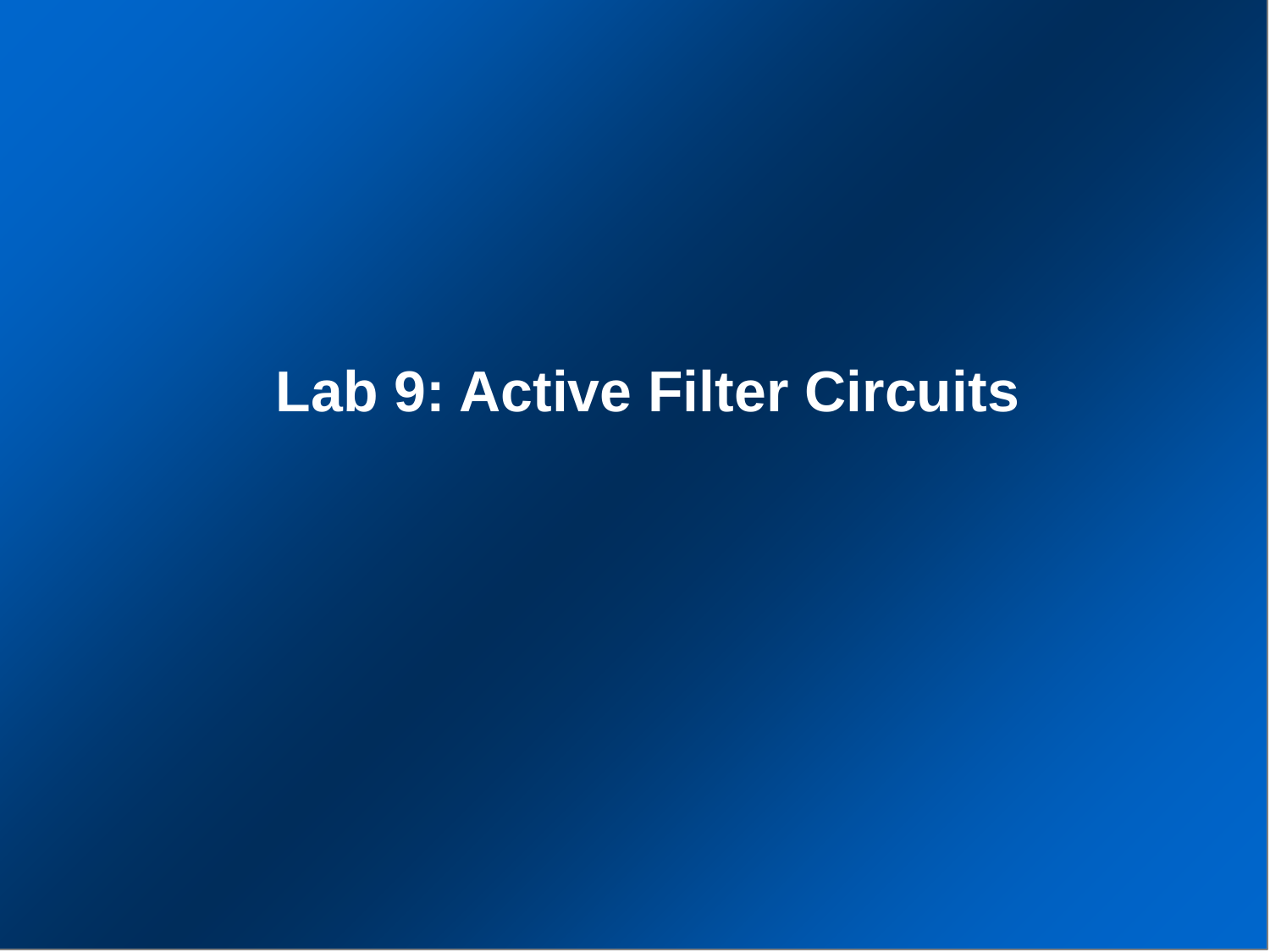## **Active Filters**

Frequency-dependent transfer function  $G(\omega) = VOUT/VIN$ 

Active: Supply current to transistors, op-amps

Passive: Only resistors, capacitors, inductors, diodes, etc (earlier labs)



#### **Advantages of active filtering over passive filtering**

- \* Compensate for filter loss with amplification
- \* Performance nearly immune from influence of input/output circuits
- \* Don't need bulky, expensive inductors

#### **Disadvantages**

- \* Consumes power
- \* Can introduce electrical noise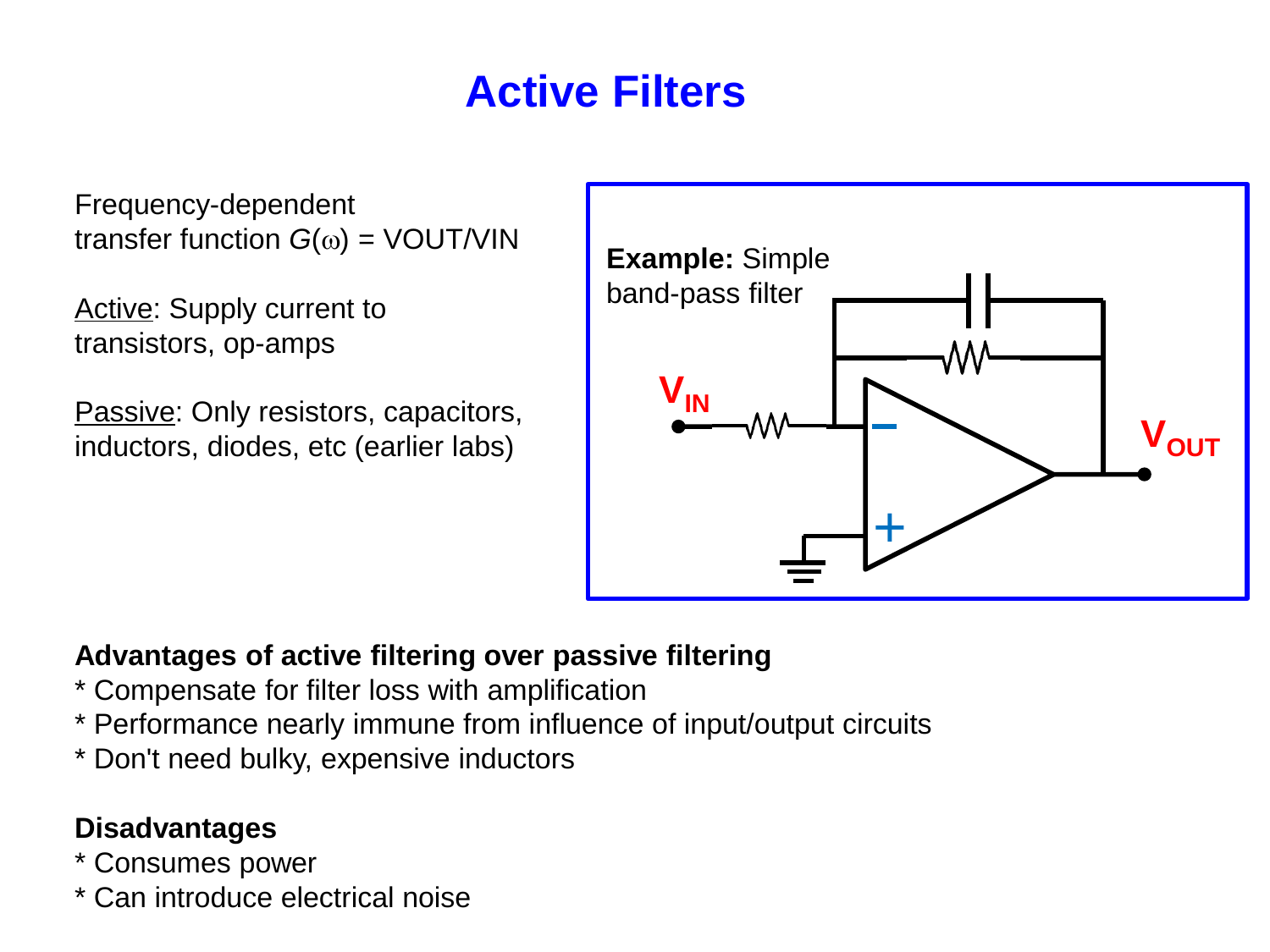## **Review of ideal Op-Amp**

Very high input impedance Negligible current flows into device Inverting input  $(-)$ Non-inverting input (+) Extremely high amplification Clever use of feedback

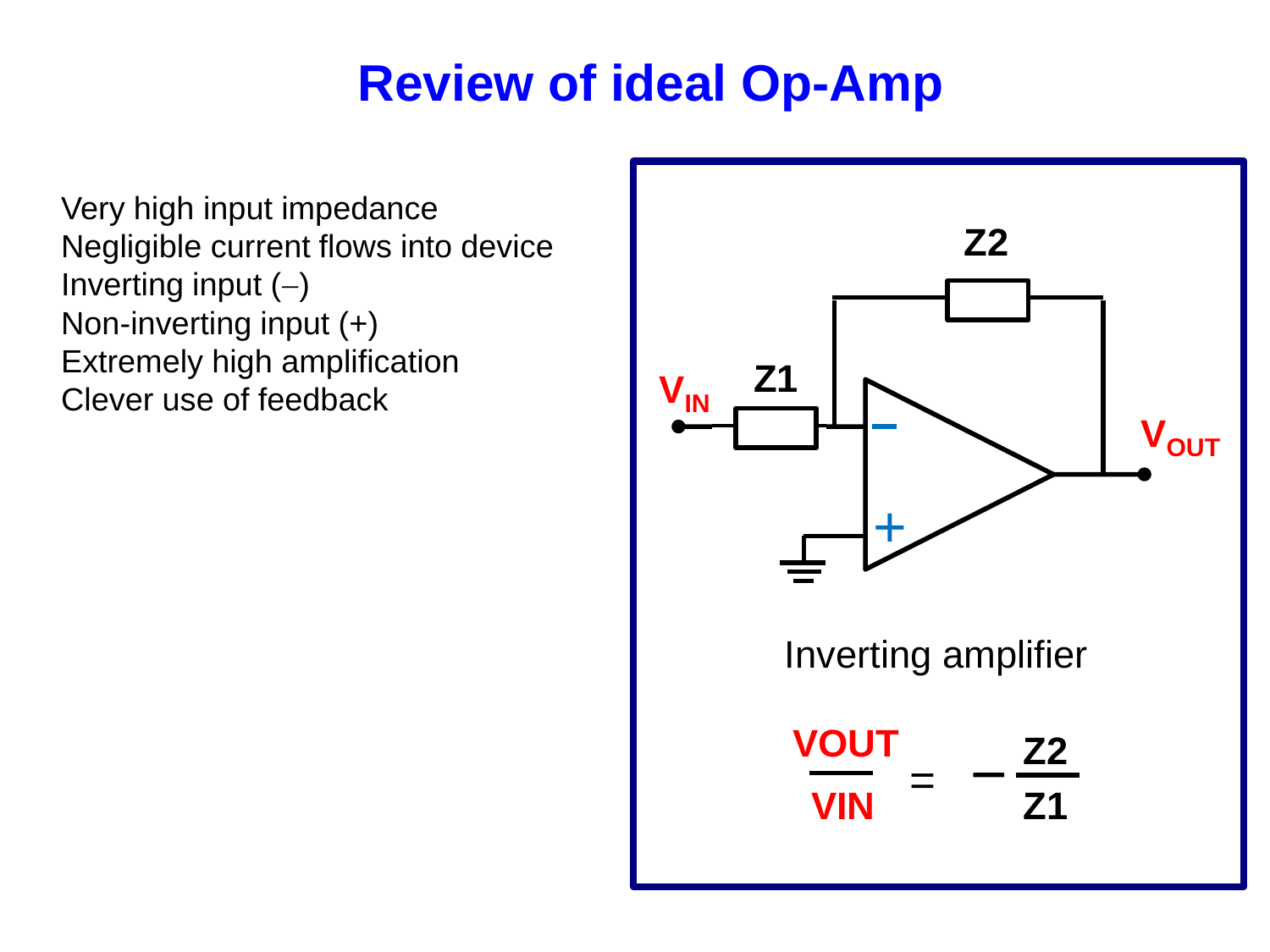

Numerator:  $N(\omega) = (\omega_{N1} + i\omega)(\omega_{N2} + i\omega) \times ... (\omega_{Nm} + i\omega)$ Denominator:  $D(\omega) = (\omega_{D1} + j\omega)(\omega_{D2} + j\omega) \times ... (\omega_{Dm'} + j\omega)$  $m \leq m'$ 

**Zeroes:** Frequencies ( $\omega$ *N*) that make the numerator zero **Poles:** Frequencies ( $\omega$ D) that make the denominator zero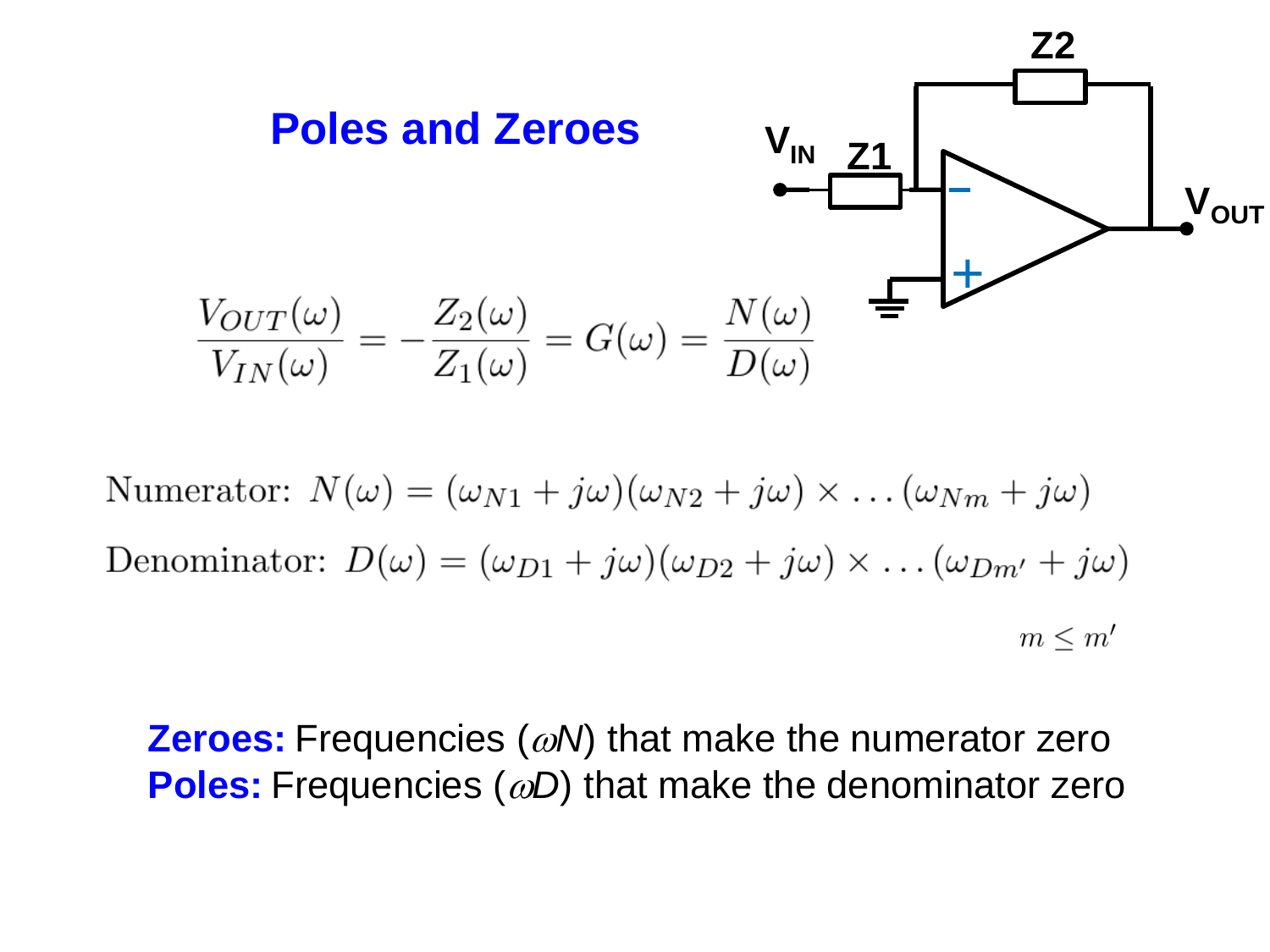# **Example: Low-pass filter**

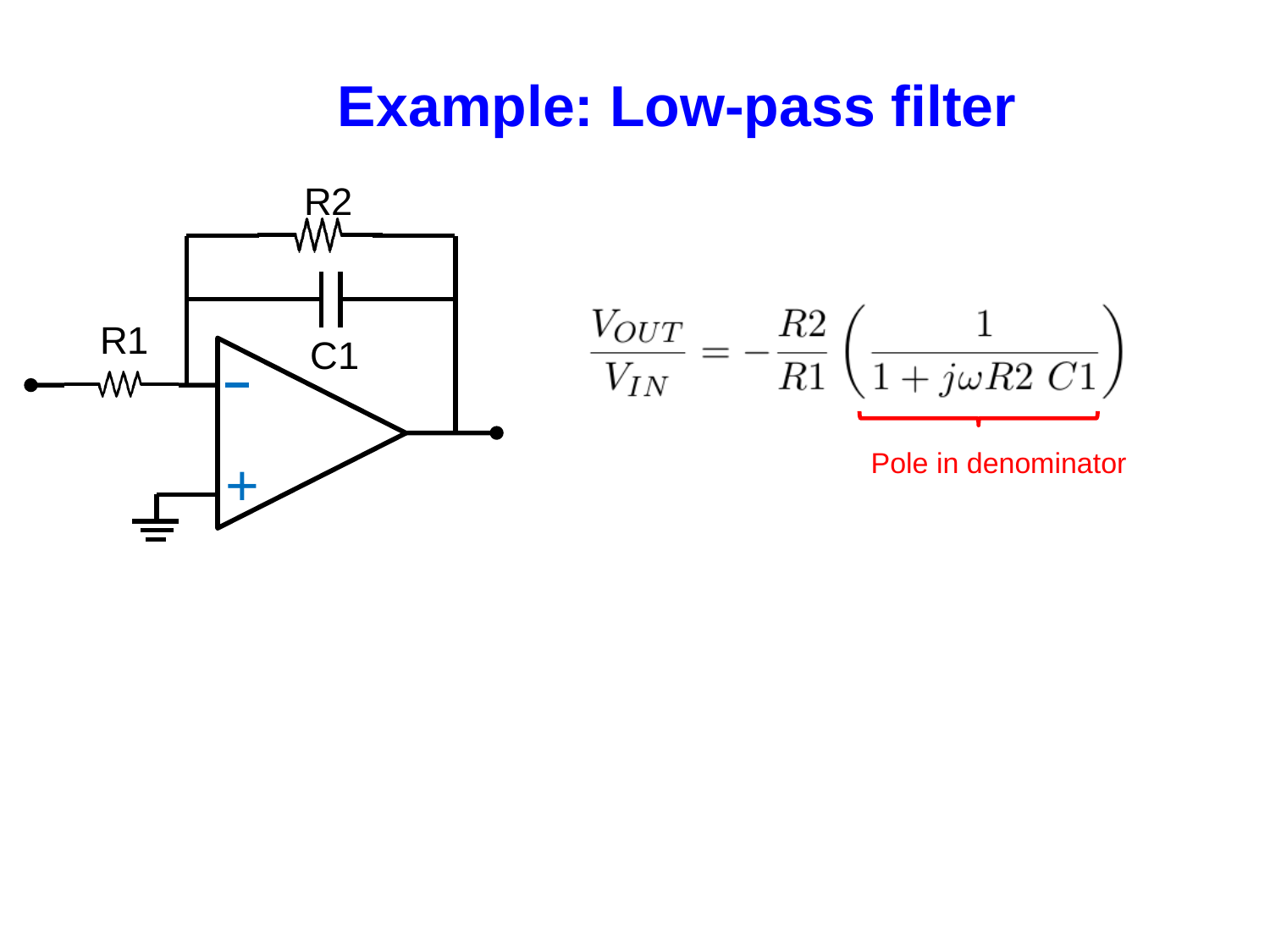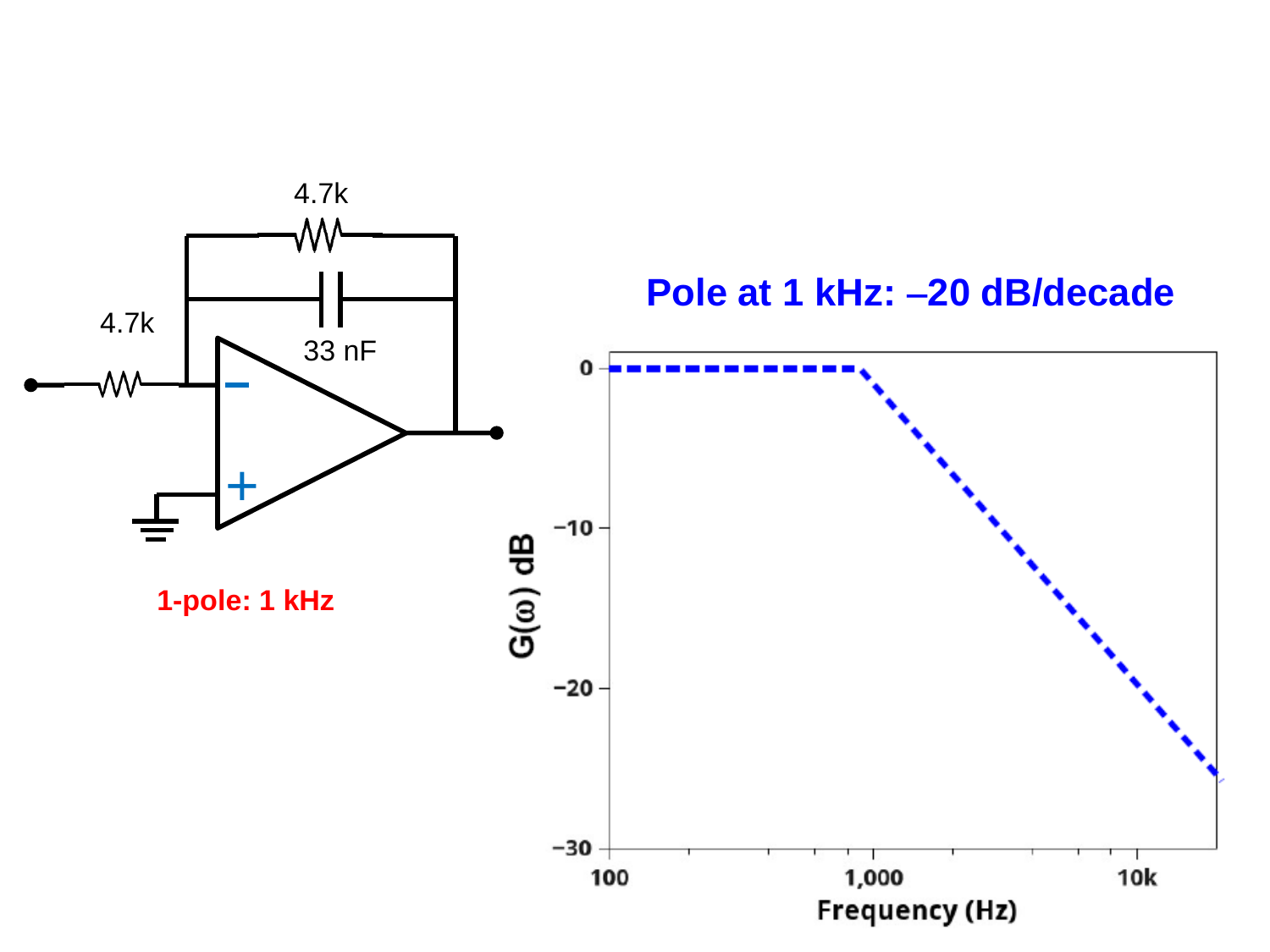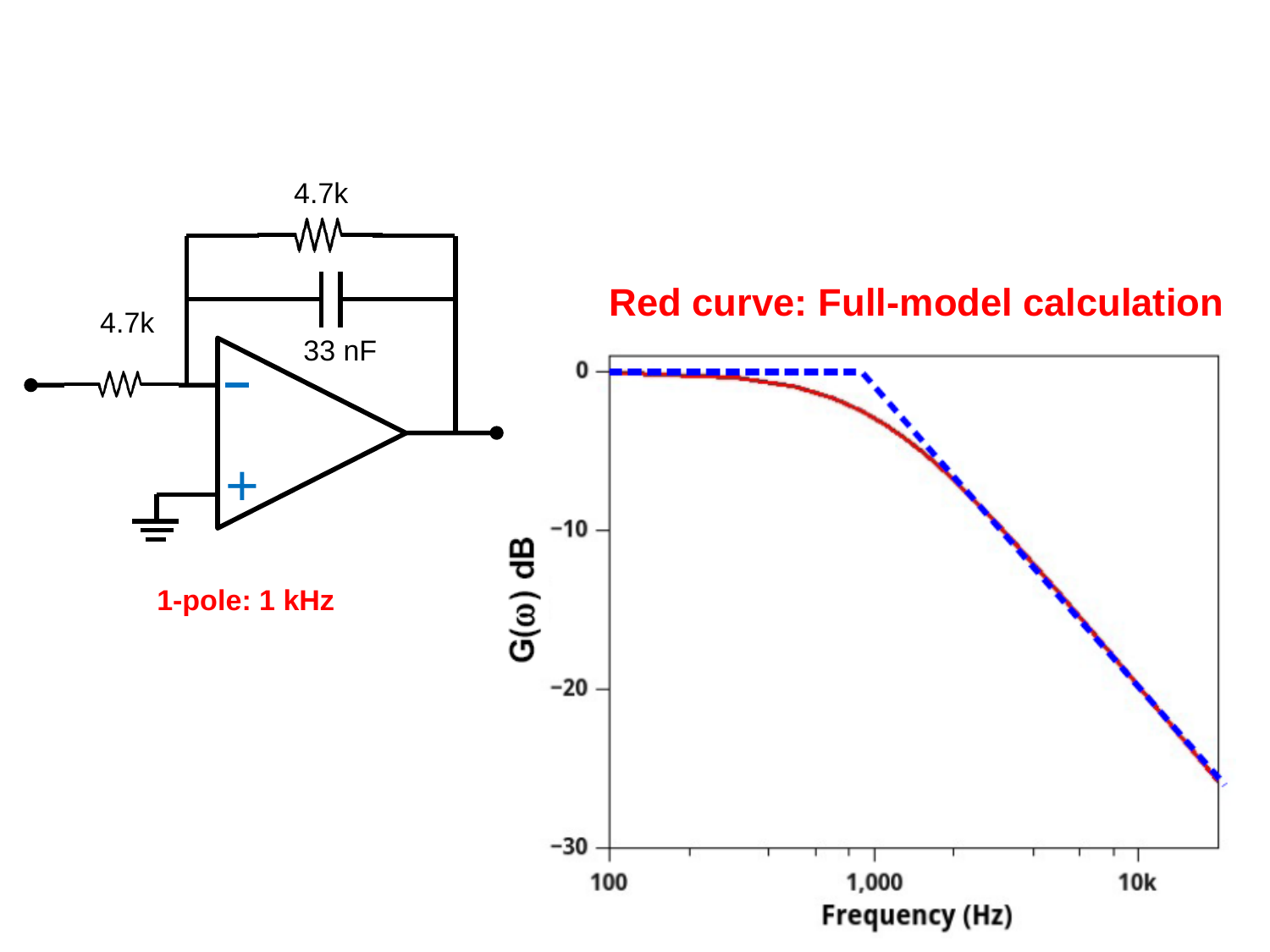# **Example: Low-pass filter**



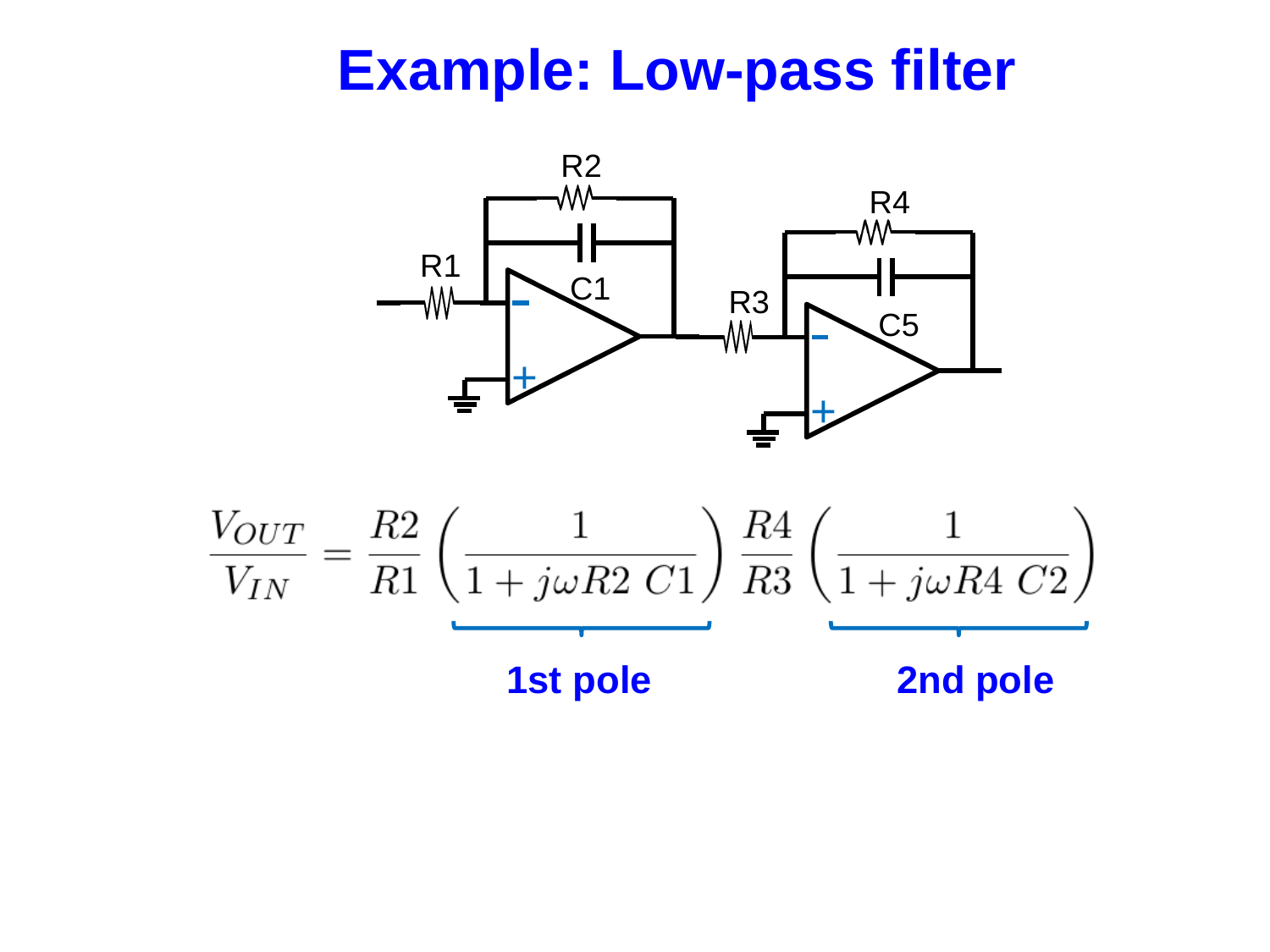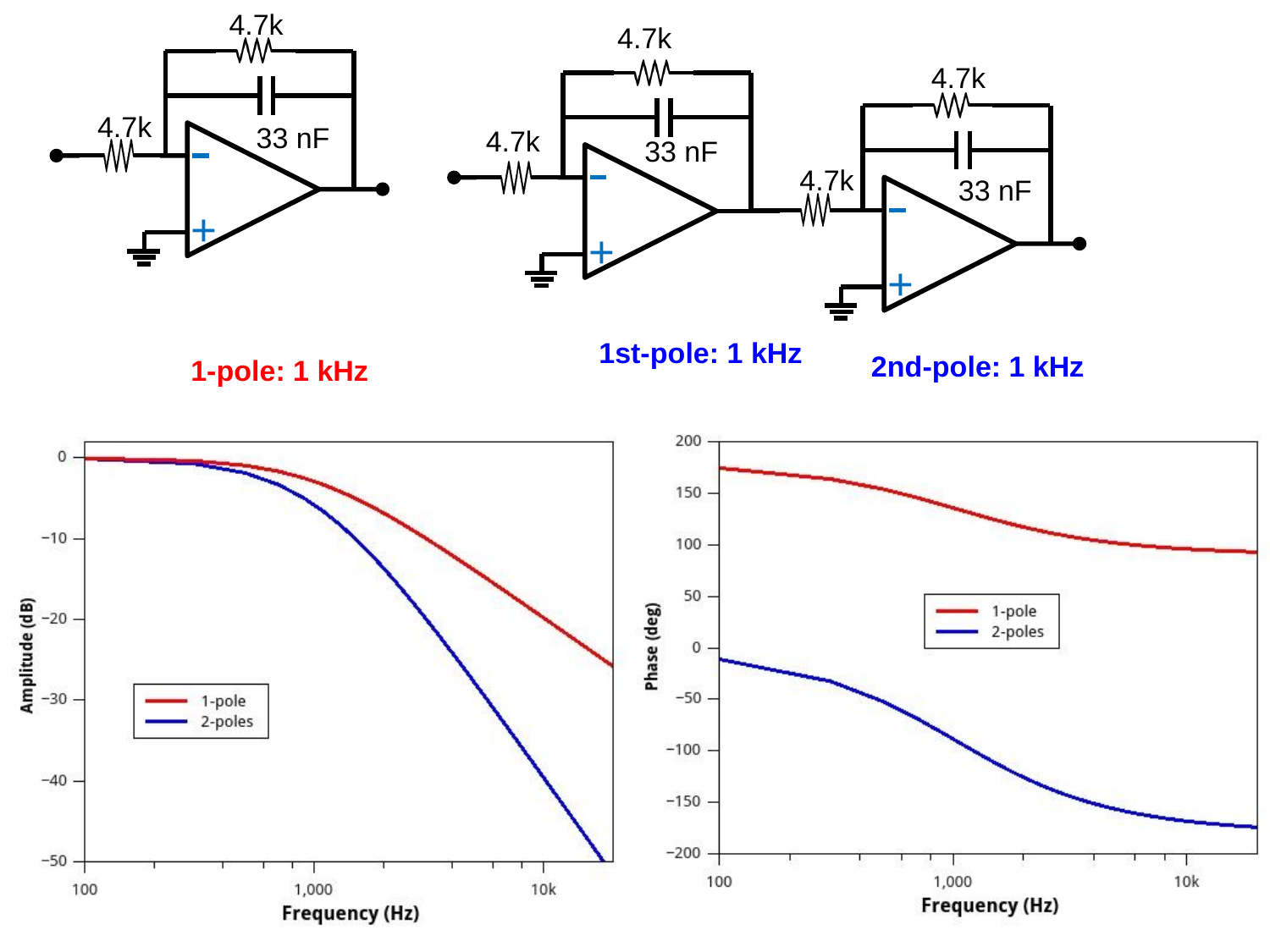### **NON-IDEAL BEHAVIOR: GAIN-BANDWIDTH PRODUCT**